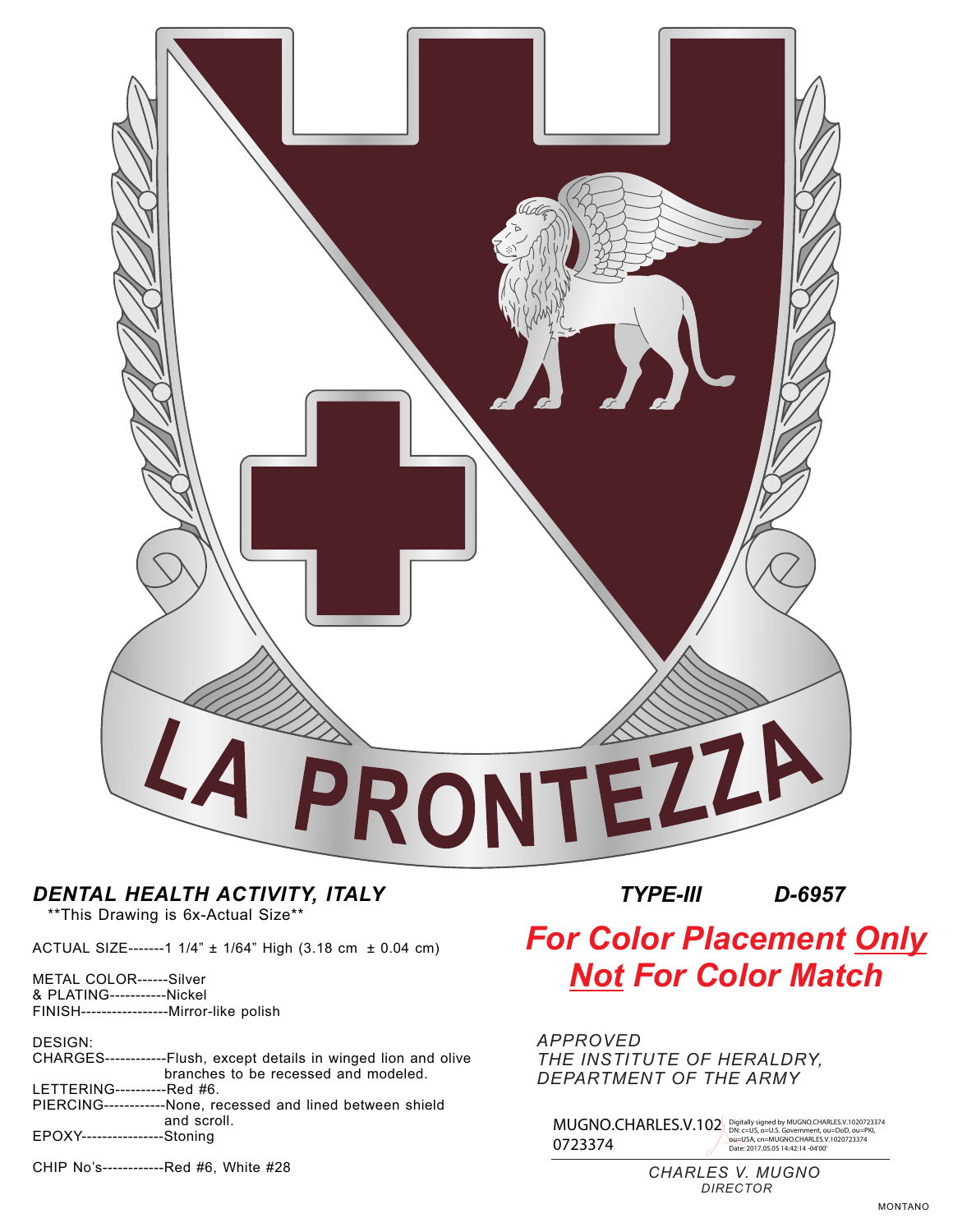

## *DENTAL HEALTH ACTIVITY, ITALY TYPE-III D-6957*

\*\*This Drawing is 6x-Actual Size\*\*

ACTUAL SIZE-------1 1/4" ± 1/64" High (3.18 cm ± 0.04 cm)

METAL COLOR------Silver & PLATING-----------Nickel FINISH-----------------Mirror-like polish

DESIGN:

|                               | CHARGES-------------Flush, except details in winged lion and olive |
|-------------------------------|--------------------------------------------------------------------|
|                               | branches to be recessed and modeled.                               |
| LETTERING-----------Red #6.   |                                                                    |
|                               | PIERCING-------------None, recessed and lined between shield       |
|                               | and scroll.                                                        |
| EPOXY-----------------Stoning |                                                                    |

CHIP No's------------Red #6, White #28

*APPROVED THE INSTITUTE OF HERALDRY, DEPARTMENT OF THE ARMY*

MUGNO.CHARLES.V.10 Digitally signed by MUGNO.CHARLES.V.1020723374<br>
20723374 DN: C=US, 0=USA, cn=MUGNO.CHARLES.V.1020723374<br>
Date: 2017.05.05 14:42:44 -04:00<br>
CHARLES V. MUGNO<br>
DIRECTOR 20723374

Digitally signed by MUGNO.CHARLES.V.1020723374<br>DN: c=US, o=U.S. Government, ou=DoD, ou=PKI,<br>ou=USA, cn=MUGNO.CHARLES.V.1020723374<br>Date: 2017.05.05 14:42:44 -04'00'

*CHARLES V. MUGNO DIRECTOR*